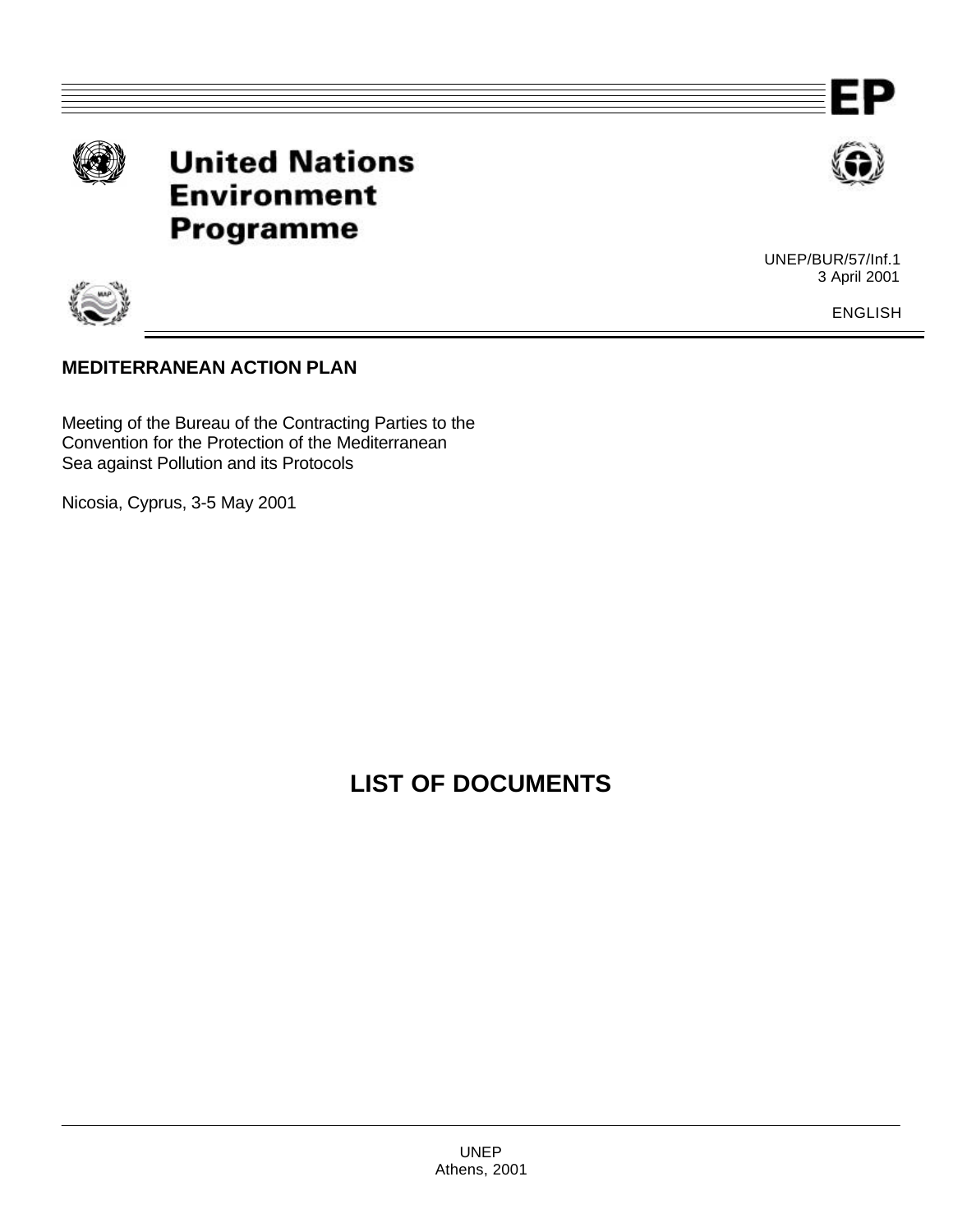UNEP/BUR/57/Inf.1 page 1

## **LIST OF DOCUMENTS**

| UNEP/BUR/57/1                | Provisional Agenda                                                                                                                                                                                      |
|------------------------------|---------------------------------------------------------------------------------------------------------------------------------------------------------------------------------------------------------|
| UNEP/BUR/57/2                | Annotated Provisional Agenda                                                                                                                                                                            |
| UNEP/BUR/57/3                | Progress Report by the Coordinator on activities<br>carried out since the last meeting of the Bureau<br>(November 2000 - April 2001)                                                                    |
| UNEP/BUR/57/4                | National Reporting Obligations within the<br>Framework of the Legal Component of the<br><b>Mediterranean Action Plan</b>                                                                                |
| UNEP/BUR/57/5                | Report of the meeting (to be issued after the<br>meeting)                                                                                                                                               |
| <b>Information documents</b> |                                                                                                                                                                                                         |
| UNEP/BUR/57/Inf.1            | <b>List of Documents</b>                                                                                                                                                                                |
| UNEP/BUR/57/Inf.2            | <b>List of Participants</b>                                                                                                                                                                             |
| UNEP/BUR/57/Inf.3            | Directory of Non-Governmental Organizations<br><b>MAP Partners</b>                                                                                                                                      |
| UNEP/BUR/57/Inf.4            | Cooperation of MAP with its partners in civil<br>society                                                                                                                                                |
| <b>Reference documents</b>   |                                                                                                                                                                                                         |
| UNEP(OCA)/MED IG.12/9        | Report of the Ordinary Meeting of the Contracting<br>Parties to the Convention for the Protection of the<br>Mediterranean Sea against pollution and its<br>protocols (Malta, 27-30 October 1999)        |
| UNEP/BUR/54/5                | Report of the meeting of the Bureau of the<br>Contracting Parties to the Convention for the<br>Protection of the Mediterranean Sea against<br>Pollution and its Protocols (Athens, 29-30 April<br>1999) |
| UNEP/BUR/55/4                | Report of the Meeting of the Bureau of the<br>Contracting Parties to the Convention for the<br>Protection of the Mediterranean Sea against<br>Pollution and its Protocols (Malta, 9-10 May<br>2000)     |